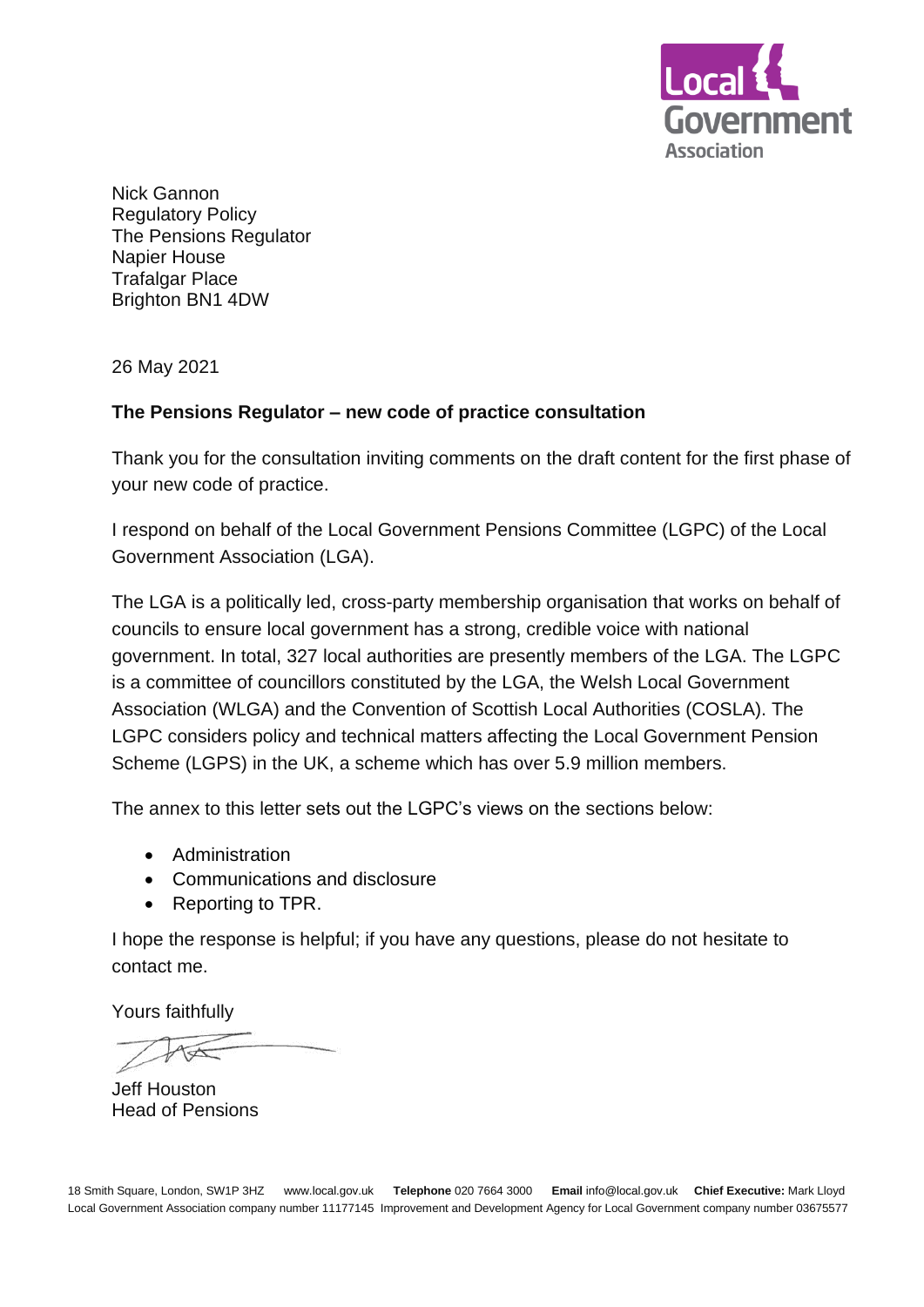# **Administration**

# **Administration (ADM001)**

2. Is it clear from the module what our expectations are, and does this content provide governing bodies with a clear sense of how expectations may be applied to their scheme's own circumstances?

No, the module refers to section 249A of the Pensions Act 2004 and the obligation on governing bodies of *certain schemes*. It then goes on to say that section 249B applies to Public Service Pension Schemes (PSPS) and that '*every governing body should have some of the following measures in place, although the measures will vary depending on the nature of the scheme and the legal obligations to which it is subject'.* 

It is not easily identifiable which of the measures should be in place for the LGPS scheme managers and this could lead to different interpretations. It would be helpful if your expectations were made clearer.

The planning and preparation section seems heavily focussed on third party administration which is not applicable to the majority of LGPS administering authorities.

In the online version of the code there is a link at the bottom of the page to 'Administration: detailed guidance'. This links to a section on managing DC benefits which is not appropriate for the LGPS and could be confusing for users.

# **Financial transactions (ADM002)**

2. Is it clear from the module what our expectations are, and does this content provide governing bodies with a clear sense of how expectations may be applied to their scheme's own circumstances?

Mostly, however on page 84 of the full draft, the final paragraph refers to the governing bodies of public service pension schemes. It would be more appropriate to use the term scheme managers in this context, as defined in the relevant legislation.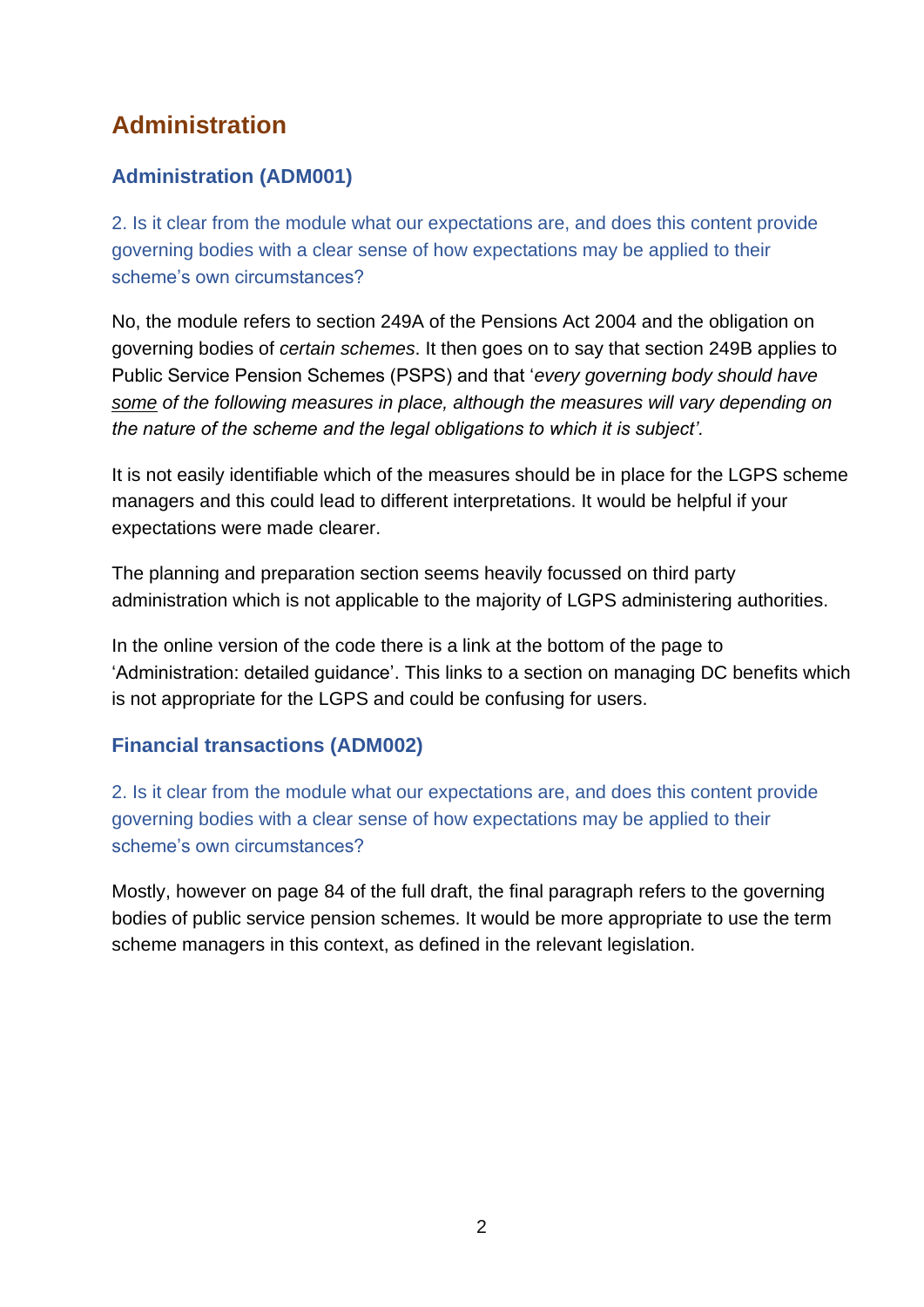# **Transfers (ADM014)**

2. Is it clear from the module what our expectations are, and does this content provide governing bodies with a clear sense of how expectations may be applied to their scheme's own circumstances?

Not entirely. We think there is an error on page 87 of the full draft. It states that '*the transfer process under legislation will typically begin when the governing body receives a request from an eligible scheme member for a statement of entitlement. This will include their cash equivalent transfer value (CETV). The governing body must provide the statement within two months of receiving the request, unless this information has been provided in response to a request in the previous 12 months*.'

This is not correct. Regulation 14 of the Disclosure Regulations 2013 relates to the purchase of a transfer credit in exchange for a CETV or transfer payment. It does not relate to the provision of a CETV. A statement of entitlement must be provided to the member within 10 days of the guarantee date (section 93A of Pension Schemes Act 1993 and regulations 6 & 11 Occupational Pension Schemes (Transfer Value) Regulations 1996). In turn, the guarantee date must be within three months beginning with the date of the member's application for a statement of entitlement (section 93A Pension Schemes Act 1993 and regulation 6 Occupational Pension Schemes (Transfer Value) Regulations 1996).

Page 89 of the full draft recommends retaining written confirmation that advice was received by the member for at least six years. We appreciate the words 'at least' but given that most claims for mis-selling / incorrect advice arise years later, often only when a member comes to take payment of their benefits, we would recommend a much longer retention period.

### **Scheme records (ADM003)**

2. Is it clear from the module what our expectations are, and does this content provide governing bodies with a clear sense of how expectations may be applied to their scheme's own circumstances?

Not entirely. The fourth bullet point under administrative systems on page 92 of the full draft needs clarifying. It suggests that a projection of benefits should be included in the information provided in an annual statement. The footnote refers to section 14 of the Public Service Pensions Act (PSPA) 2013 and the Occupational Pension Schemes (Disclosure of information) Regulations 2013. It is not clear if this is referring to the annual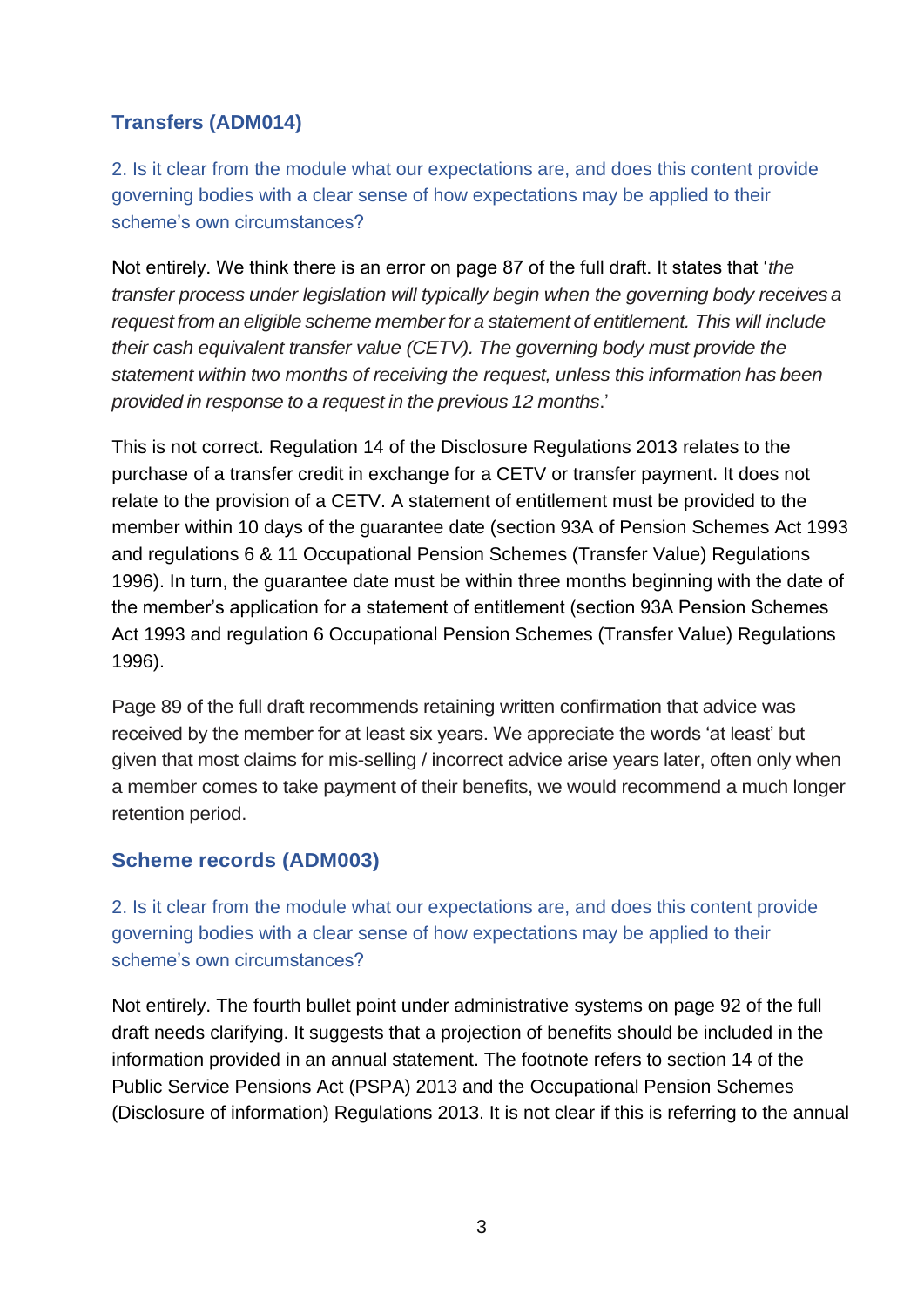benefit statement or an information request under regulation 16 of the Disclosure Regulations 2013.

Section 14 of the PSPA 2013 relates specifically to the provision of annual benefit statements. However:

- The PSPA 2013 says the statement must include a description of the benefits earned by the person and such other information as Treasury directions may specify.
- The Public Service Pensions (Information about Benefits) Directions 2014 in turn provide a scheme must include the information listed in Parts 1 and 2 of Schedule 5 to the Disclosure Regulations 2013.
- The Disclosure Regulations 2013 provide that the scheme manager can choose to provide **one** of the following:
	- amount payable on a date specified by the managers of the scheme
	- amount payable if the member were to continue in pensionable service until normal pension age
	- amount that would be payable on a date agreed between the member and the managers of the scheme.

There is therefore no requirement to project benefits in the annual benefit statement for the LGPS.

# **Data monitoring (ADM006)**

2. Is it clear from the module what our expectations are, and does this content provide governing bodies with a clear sense of how expectations may be applied to their scheme's own circumstances?

On page 96 of the full draft, the term decumulating is used in the universal requirements section; however, it is not a term that is used in DB schemes. Would it be more applicable to use the term taking benefits instead?

# **Maintenance of IT systems (ADM015)**

No comment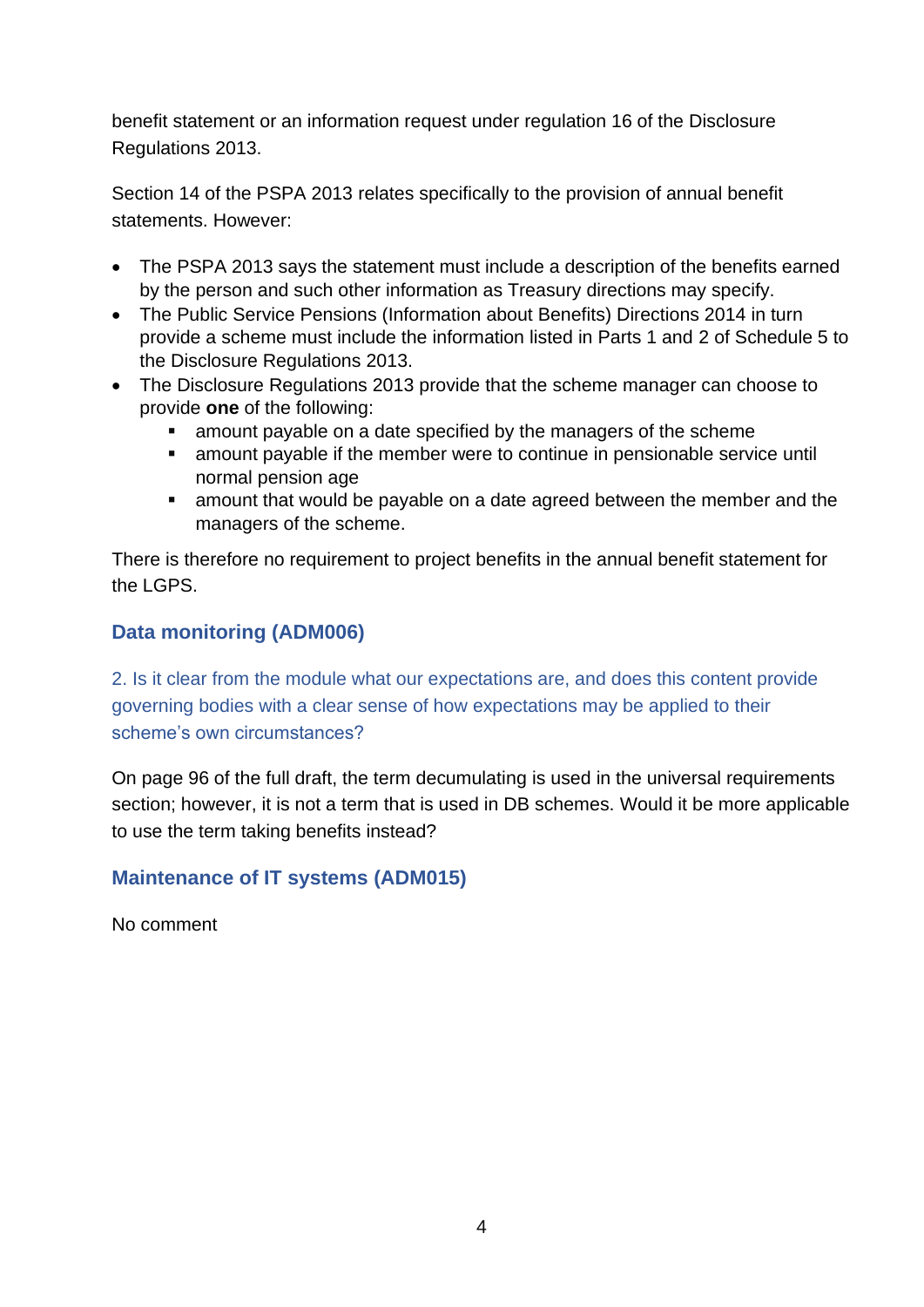# **Cyber controls (ADM016)**

2. Is it clear from the module what our expectations are, and does this content provide governing bodies with a clear sense of how expectations may be applied to their scheme's own circumstances?

In the glossary, having a separate definition of governing bodies without specifying it only relates to this section is not helpful – the definition does not include public service pension schemes for this section. This could cause confusion when reading other sections.

## **Receiving contributions (ADM007)**

2. Is it clear from the module what our expectations are, and does this content provide governing bodies with a clear sense of how expectations may be applied to their scheme's own circumstances?

No, it is not clear what TPR expects of the LGPS in this section.

- Page 103 of the full draft says 'unless exempt, a governing body should ensure it has the following measures listed below in place'.
- Regulation 17 of the OPS (Scheme Funding) Regulations 2005 exempts the LGPS and other PSPS from the measures set out on pages 104 and 105.

So, initially it appears that there is no expectation from TPR for the LGPS to comply with the measures; however, footnote RC6 refers to the Public Service Pensions (Record Keeping and Miscellaneous Amendments) Regulations 2014 so clearly there is some expectation?

We think the code should recommend that the measures on these pages be adopted as best practice for the LGPS.

# **Monitoring contributions (ADM008)**

2. Is it clear from the module what our expectations are, and does this content provide governing bodies with a clear sense of how expectations may be applied to their scheme's own circumstances?

Not entirely, page 107 of the full draft mentions reporting contribution payment failures and it refers to section 88(1) of the Pensions Act 1995. This section only applies to money purchase pension schemes.

It would be helpful if the code could clarify the expectation of the LGPS in this area and, if appropriate, link to section 49(9) of the Pensions Act 1995.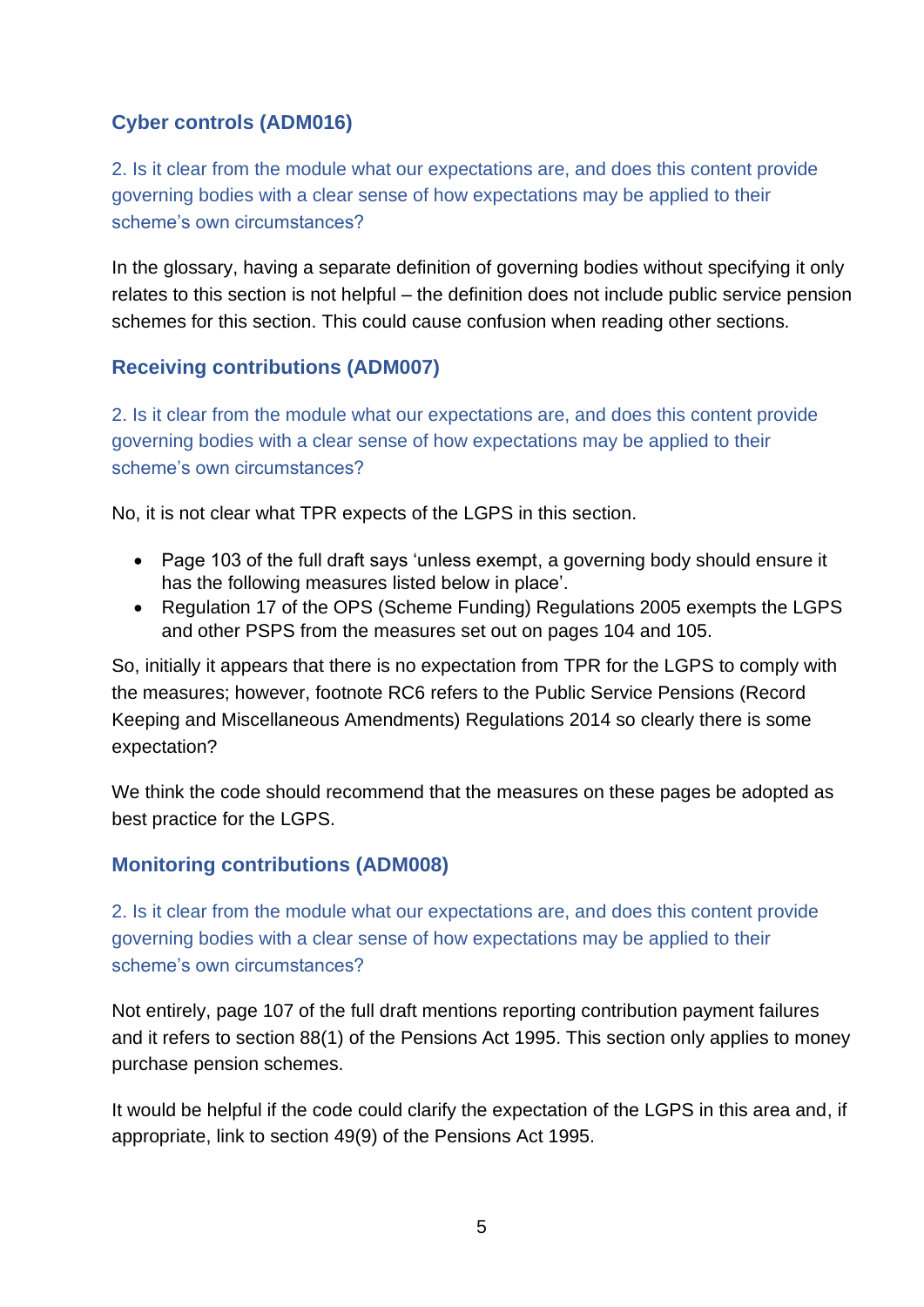The timescale of seven days for employers to provide payment information on request is welcome and appropriate. However, the requirement for scheme managers to report to you within 14 days of the date of initial request, where requested payment information is not supplied, is too short. A period of 21 days would more appropriate.

Also, do you want scheme managers to report to you in every case, or just when the situation is deemed to be of material significance? For example, where:

- an LGPS administering authority has a good relationship with a scheme employer
- the payment information is late due to extenuating circumstances, and
- the employer agrees to rectify the situation just outside of the 14-day limit

would you still expect the scheme manager to report this to you? This seems too prescriptive and could damage the working relationship between the scheme employer and the administering authority.

### **Resolving contributions (ADM011)**

2. Is it clear from the module what our expectations are, and does this content provide governing bodies with a clear sense of how expectations may be applied to their scheme's own circumstances?

Again, not entirely, as page 111 mentions reporting contribution payment failures and it refers to section 88(1) of the Pensions Act 1995. This section only applies to money purchase pension schemes.

It would be helpful if the code could clarify the expectation of the LGPS in this area and, if appropriate, link to section 49(9) of the Pensions Act 1995.

# **Communications and Disclosure**

### **General principles for member communications (CAD001)**

2. Is it clear from the module what our expectations are, and does this content provide governing bodies with a clear sense of how expectations may be applied to their scheme's own circumstances?

This module is quite high level so your expectations are not set out in any detail. We think it would be helpful if the module also referred to the need to comply with scheme rules and any overriding requirement, for example, website accessibility standards for public sector websites.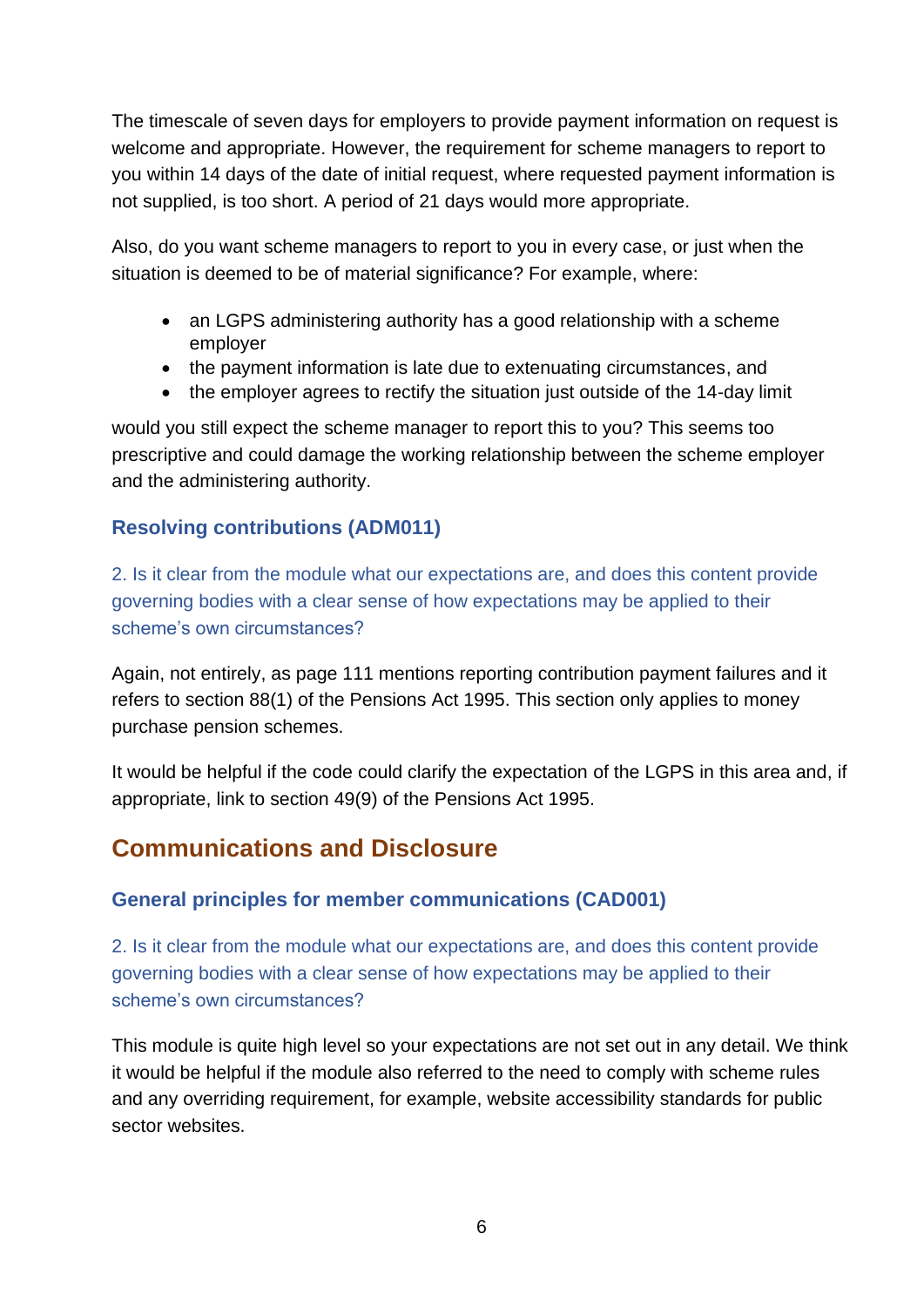# **Statutory financial statements (PSPS) (CAD012)**

2. Is it clear from the module what our expectations are, and does this content provide governing bodies with a clear sense of how expectations may be applied to their scheme's own circumstances?

Yes, although we think pension credit members should be included in the sentence below.

*'They must also provide annual benefit statements to deferred members of the scheme where this is required by scheme regulations.'*

## **Retirement risk warnings and guidance (CAD004)**

2. Is it clear from the module what our expectations are, and does this content provide governing bodies with a clear sense of how expectations may be applied to their scheme's own circumstances?

No, appendix 1 says this module does not apply to PSPS; however, we think it does apply to LGPS administering authorities in respect of the in-house AVC facility.

An in-house AVC scheme is established under an agreement between the appropriate LGPS administering authority and the AVC provider. The LGPS is, therefore, responsible for the disclosure requirement under regulations 18 to 20 of the Occupational and Personal Pension Schemes (Disclosure of Information) Regulations 2013 for any members with an in-house AVC.

### **Short service refunds (CAD016)**

2. Is it clear from the module what our expectations are, and does this content provide governing bodies with a clear sense of how expectations may be applied to their scheme's own circumstances?

No, as much of the content in this module is not relevant to the LGPS. The first paragraph says:

*'Individuals automatically enrolled into a pension scheme, who opt out within one month have their contributions returned, less tax. This is not a refund of contributions.'*

However, regulation 5(5) of the LGPS Regulations 2013 provides that where a member opts out within three months of joining, they are treated as though they have never been a member of the scheme in that employment.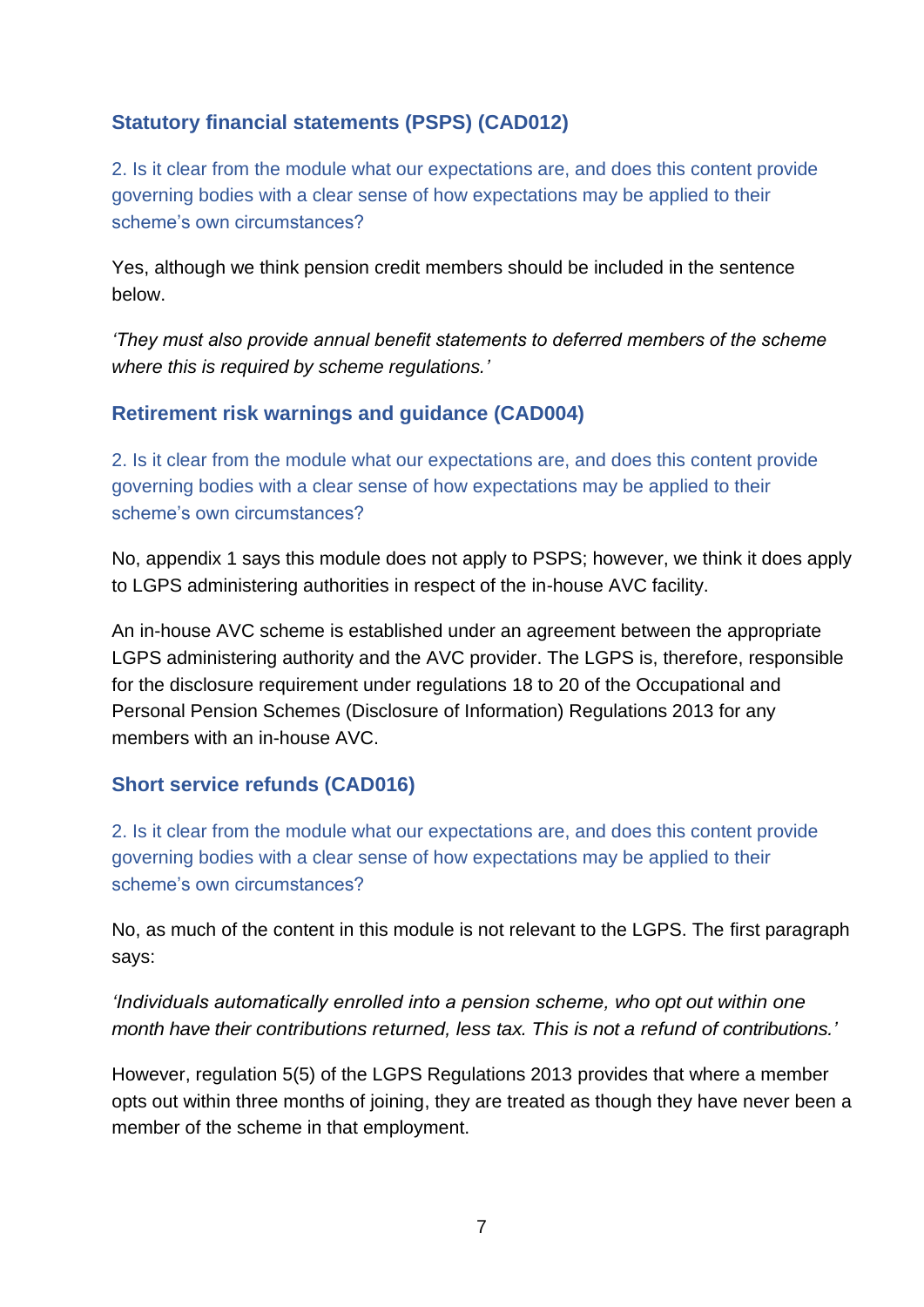The sixth paragraph says:

*'The governing body should provide this information within three months of the date the member left service. Governing bodies should advise members where it is likely to take more than three months to provide the information.'*

We assume this only relates to the requirement under 101AC of the Pension Schemes Act 1993 (notification of right to a cash transfer sum or contribution refund) and not to the deferred benefit entitlement statement? It would be helpful if this is made clearer.

In relation to early leavers with a right to a deferred benefit, there is no mention of the requirement under regulation 27A of the Occupational Pension Scheme (Preservation of Benefits) Regulations 1991. This requires that the governing body provides early leavers with the information about the rights and options available to them within two months of leaving. For clarity, we do not interpret this a requirement to send a deferred benefit entitlement statement. This is provided for by regulation 72 of the LGPS Regulations 2013.

# **Scams (CAD005)**

2. Is it clear from the module what our expectations are, and does this content provide governing bodies with a clear sense of how expectations may be applied to their scheme's own circumstances?

#### Yes

# **Publishing information about public service pension schemes (CAD010)**

2. Is it clear from the module what our expectations are, and does this content provide governing bodies with a clear sense of how expectations may be applied to their scheme's own circumstances?

#### Yes

### **Dispute resolution procedures (CAD015)**

2. Is it clear from the module what our expectations are, and does this content provide governing bodies with a clear sense of how expectations may be applied to their scheme's own circumstances?

Not in respect of the below: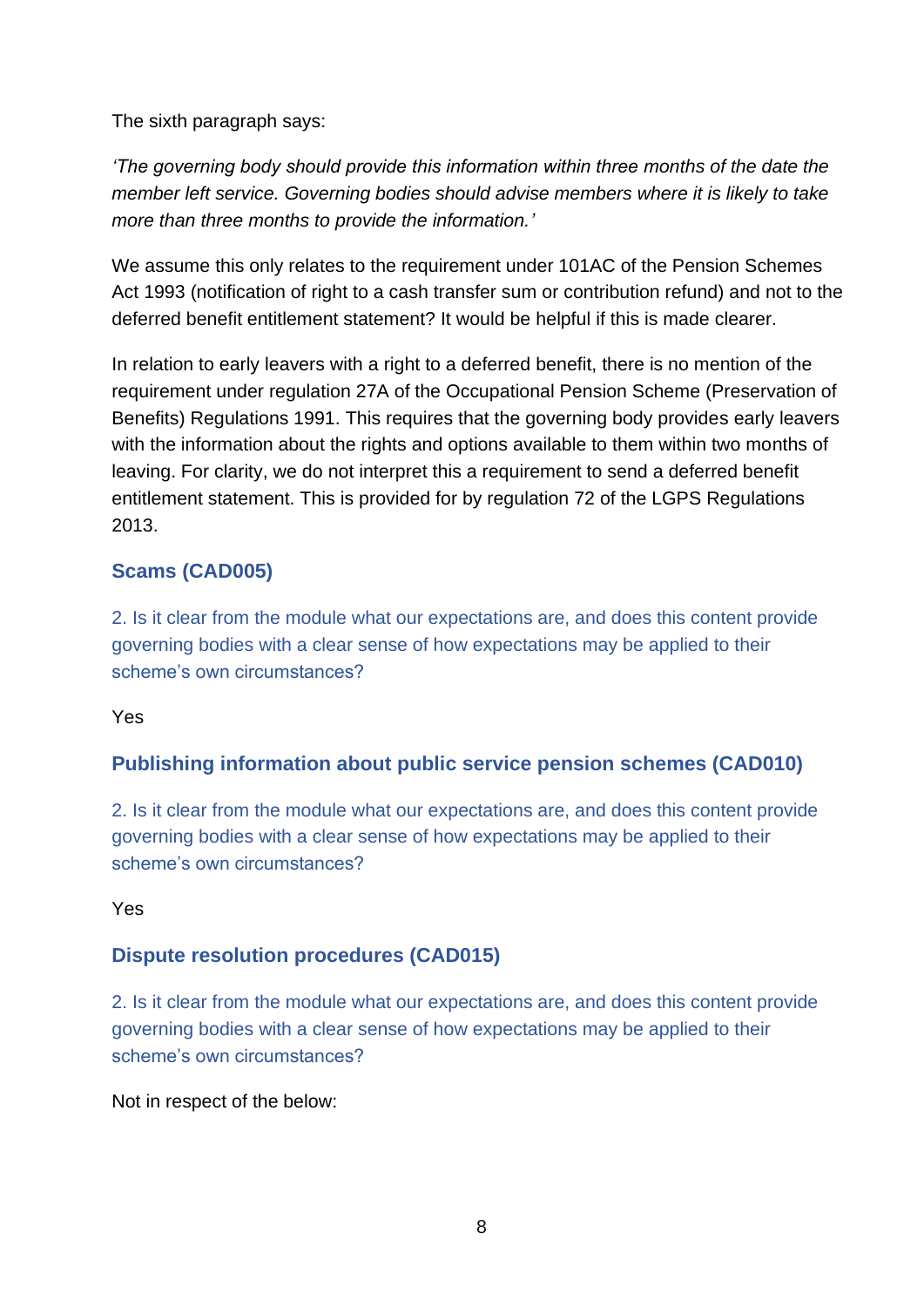*'Governing bodies must follow the dispute procedure to resolve various matters. Dispute procedures may be used to resolve other disputes where alternative arrangements do not exist.*'

This paragraph is unhelpfully vague and needs to be explained in further detail. It would be helpful to include the information included in section 50(3) and (9) of the Pensions Act 1995.

Paragraph five says that '*governing bodies must ensure their scheme's procedures allow a reasonable period, which should be at least six months, for certain people'*. We think it would be helpful if it is made clear that this period relates to the time the applicant has to make their complaint, rather than the whole scheme procedure.

Page 135 of the full draft sets out your expectations of reasonable time periods for the governing body to respond. These differ to those set out in the LGPS Regulations and it would be helpful if the module could make it clear that the scheme rules may specify shorter timescales, which is the case for the LGPS.

# **Reporting to TPR**

# **Registrable information and scheme returns (RTT001)**

2. Is it clear from the module what our expectations are, and does this content provide governing bodies with a clear sense of how expectations may be applied to their scheme's own circumstances?

### Yes

# **Who must report (RTT003)**

2. Is it clear from the module what our expectations are, and does this content provide governing bodies with a clear sense of how expectations may be applied to their scheme's own circumstances?

Yes